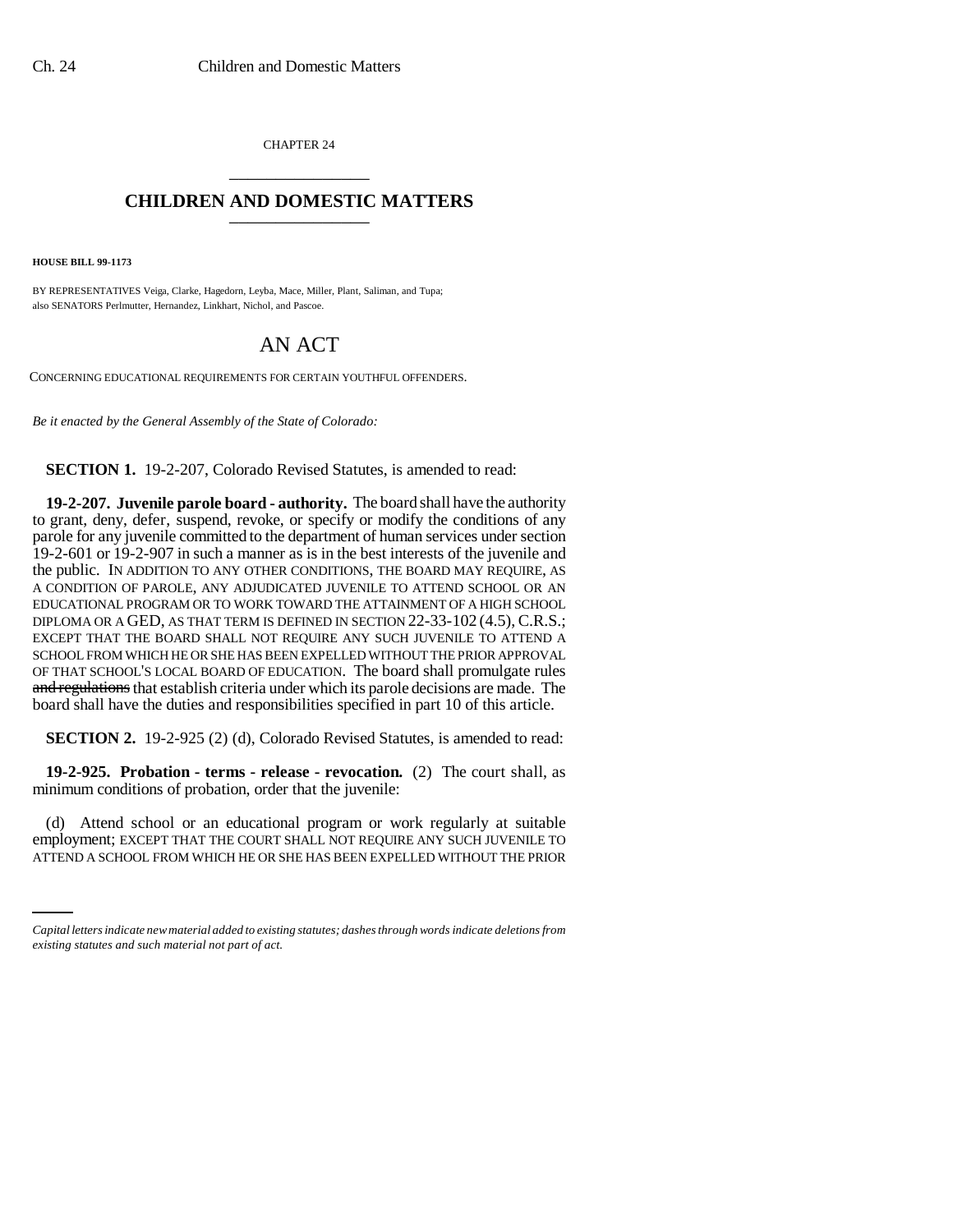APPROVAL OF THAT SCHOOL'S LOCAL BOARD OF EDUCATION;

**SECTION 3.** 19-2-1002 (1) and (3), Colorado Revised Statutes, are amended to read:

**19-2-1002. Juvenile parole.** (1) **Juvenile parole board - hearing panels authority.** (a) The juvenile parole board, referred to in this part 10 as the "board", established pursuant to section 19-2-206 is authorized to grant, deny, defer, suspend, revoke, or specify or modify the conditions of any parole for any juvenile committed to the department of human services as provided in sections 19-2-601 and 19-2-907. IN ADDITION TO ANY OTHER CONDITIONS, THE BOARD MAY REQUIRE, AS A CONDITION OF PAROLE, ANY ADJUDICATED JUVENILE TO ATTEND SCHOOL OR AN EDUCATIONAL PROGRAM OR TO WORK TOWARD THE ATTAINMENT OF A HIGH SCHOOL DIPLOMA OR A GED, AS THAT TERM IS DEFINED IN SECTION 22-33-102 (4.5), C.R.S.; EXCEPT THAT THE BOARD SHALL NOT REQUIRE ANY SUCH JUVENILE TO ATTEND A SCHOOL FROM WHICH HE OR SHE HAS BEEN EXPELLED WITHOUT THE PRIOR APPROVAL OF THAT SCHOOL'S LOCAL BOARD OF EDUCATION. The board may modify any of its decisions, or those of the hearing panel, except an order of discharge.

(b) FOLLOWING SPECIFICATION OF THE TERMS AND CONDITIONS OF PAROLE, WHERE THE CONDITIONS OF PAROLE INCLUDE THE REQUIREMENT THAT THE JUVENILE ATTEND SCHOOL, THE PAROLE BOARD SHALL NOTIFY THE SCHOOL DISTRICT IN WHICH THE JUVENILE WILL BE ENROLLED OF SUCH REQUIREMENT.

(3) (a) Hearing panels consisting of two members of the juvenile parole board shall interview and review the record of each juvenile who comes before the board for the granting of parole. Whenever possible, one of the hearing panel members shall be a representative of an executive department, and the other shall be either a member from the public at large or the member who is the local elected official. A hearing panel may grant, deny, defer, suspend, revoke, or specify or modify the conditions of any parole of a juvenile that are in the best interests of the juvenile and the public; except that:

 $(a)$  (I) If the members of a hearing panel disagree, a review of that case shall be referred to the entire juvenile parole board for review and a decision made by a majority vote of the board;

 $\leftrightarrow$  (II) The hearing panel shall not have authority to grant parole to juveniles committed as violent juvenile offenders as described in section 19-2-516 (3) or aggravated juvenile offenders as described in section 19-2-516 (4). In such cases, the entire board shall conduct a hearing and make a decision by a majority vote of the board.

 $\langle e \rangle$  (III) If a written request is made by the juvenile, his or her parents, or his or her guardian, or the executive director of the department of human services or his or her designee, the board may review the case of any juvenile who has been interviewed by a hearing panel. If such a review is made, the board shall have the authority to affirm or reverse the decision of the hearing panel or to impose such additional conditions for parole as the board deems appropriate.

(b) (I) IN ADDITION TO ANY OTHER CONDITIONS, THE HEARING PANEL MAY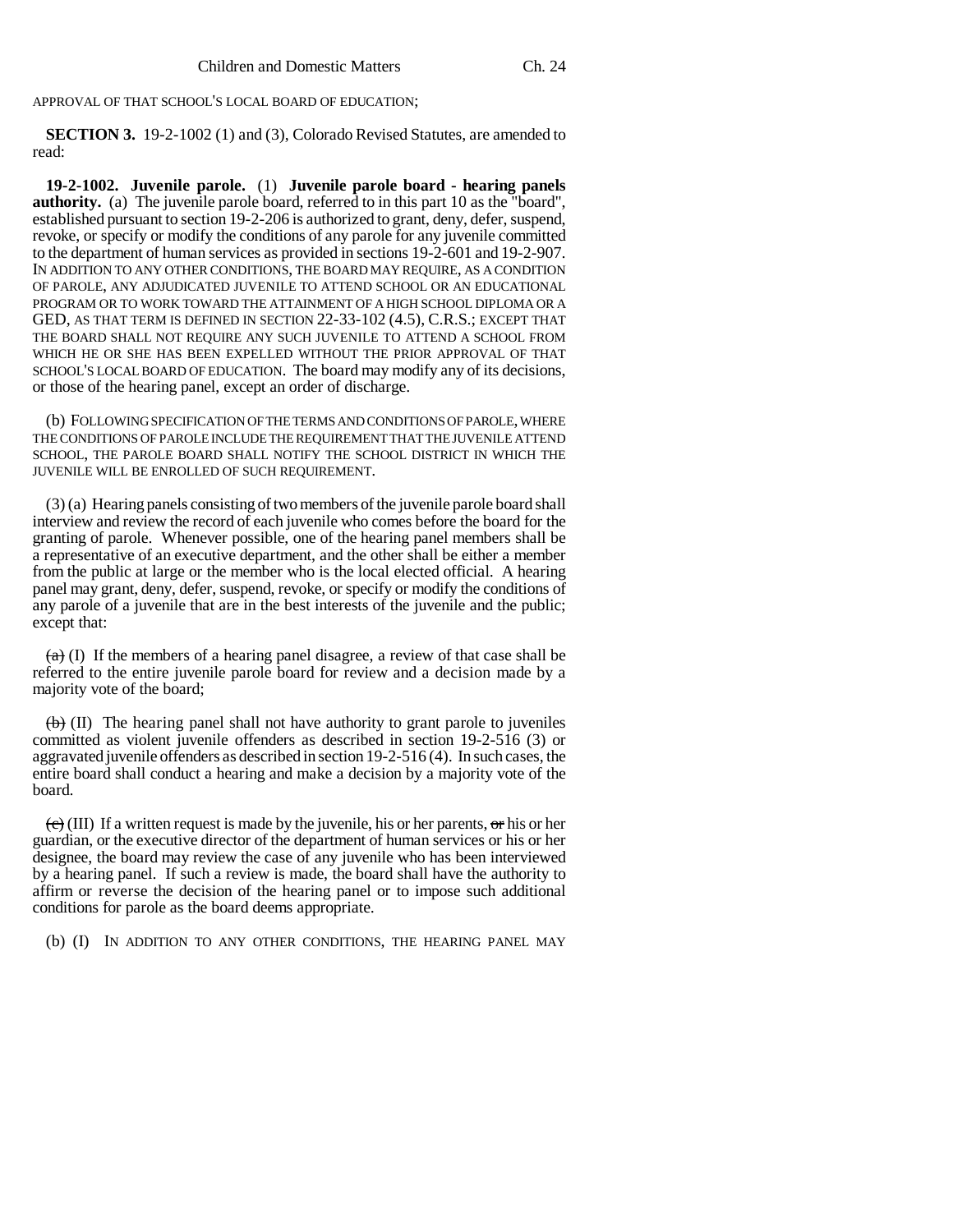## Ch. 24 Children and Domestic Matters

REQUIRE, AS A CONDITION OF PAROLE, ANY ADJUDICATED JUVENILE TO ATTEND SCHOOL OR AN EDUCATIONAL PROGRAM OR TO WORK TOWARD THE ATTAINMENT OF A HIGH SCHOOL DIPLOMA OR A GED, AS THAT TERM IS DEFINED IN SECTION 22-33-102 (4.5), C.R.S.; EXCEPT THAT THE HEARING PANEL SHALL NOT REQUIRE ANY SUCH JUVENILE TO ATTEND A SCHOOL FROM WHICH HE OR SHE HAS BEEN EXPELLED WITHOUT THE PRIOR APPROVAL OF THAT SCHOOL'S LOCAL BOARD OF EDUCATION.

(II) FOLLOWING SPECIFICATION OF THE TERMS AND CONDITIONS OF PAROLE, WHERE THE CONDITIONS OF PAROLE INCLUDE THE REQUIREMENT THAT THE JUVENILE ATTEND SCHOOL, THE PAROLE BOARD SHALL NOTIFY THE SCHOOL DISTRICT IN WHICH THE JUVENILE WILL BE ENROLLED OF SUCH REQUIREMENT.

**SECTION 4.** 16-11-204, Colorado Revised Statutes, is amended BY THE ADDITION OF A NEW SUBSECTION to read:

**16-11-204. Conditions of probation.** (2.3) (a) WHEN GRANTING PROBATION, THE COURT MAY, AS A CONDITION OF PROBATION, REQUIRE ANY DEFENDANT WHO IS LESS THAT EIGHTEEN YEARS OF AGE AT THE TIME OF SENTENCING TO ATTEND SCHOOL OR AN EDUCATIONAL PROGRAM OR TO WORK TOWARD THE ATTAINMENT OF A HIGH SCHOOL DIPLOMA OR A GED, AS THAT TERM IS DEFINED IN SECTION 22-33-102 (4.5), C.R.S.; EXCEPT THAT THE COURT SHALL NOT REQUIRE ANY SUCH JUVENILE TO ATTEND A SCHOOL FROM WHICH HE OR SHE HAS BEEN EXPELLED WITHOUT THE PRIOR APPROVAL OF THAT SCHOOL'S LOCAL BOARD OF EDUCATION.

(b) FOLLOWING SPECIFICATION OF THE TERMS AND CONDITIONS OF PROBATION FOR A DEFENDANT WHO IS LESS THAN EIGHTEEN YEARS OF AGE AT THE TIME OF SENTENCING, WHERE THE CONDITIONS OF PROBATION INCLUDE THE REQUIREMENT THAT THE DEFENDANT ATTEND SCHOOL, THE COURT SHALL NOTIFY THE SCHOOL DISTRICT IN WHICH THE DEFENDANT WILL BE ENROLLED OF SUCH REQUIREMENT.

**SECTION 5.** 17-22.5-404, Colorado Revised Statutes, is amended BY THE ADDITION OF A NEW SUBSECTION to read:

**17-22.5-404. Parole guidelines.** (4.5) (a) THE PAROLE BOARD, IN ADDITION TO ANY OTHER CONDITIONS, MAY REQUIRE AS A CONDITION OF PAROLE THAT ANY DEFENDANT WHO IS LESS THAN EIGHTEEN YEARS OF AGE AT THE TIME OF PAROLE AND WHO WAS CONVICTED OF AN OFFENSE TO ATTEND SCHOOL OR AN EDUCATIONAL PROGRAM OR TO WORK TOWARD THE ATTAINMENT OF A HIGH SCHOOL DIPLOMA OR A GED, AS THAT TERM IS DEFINED IN SECTION 22-33-102 (4.5), C.R.S.; EXCEPT THAT THE PAROLE BOARD SHALL NOT REQUIRE ANY SUCH JUVENILE TO ATTEND A SCHOOL FROM WHICH HE OR SHE HAS BEEN EXPELLED WITHOUT THE PRIOR APPROVAL OF THAT SCHOOL'S LOCAL BOARD OF EDUCATION.

(b) FOLLOWING SPECIFICATION OF THE TERMS AND CONDITIONS OF PAROLE FOR A DEFENDANT WHO IS LESS THAN EIGHTEEN YEARS OF AGE AT THE TIME OF SENTENCING, WHERE THE CONDITIONS OF PAROLE INCLUDE THE REQUIREMENT THAT THE DEFENDANT ATTEND SCHOOL, THE PAROLE BOARD SHALL NOTIFY THE SCHOOL DISTRICT IN WHICH THE DEFENDANT WILL BE ENROLLED OF SUCH REQUIREMENT.

**SECTION 6.** 22-33-107.5, Colorado Revised Statutes, is amended to read: